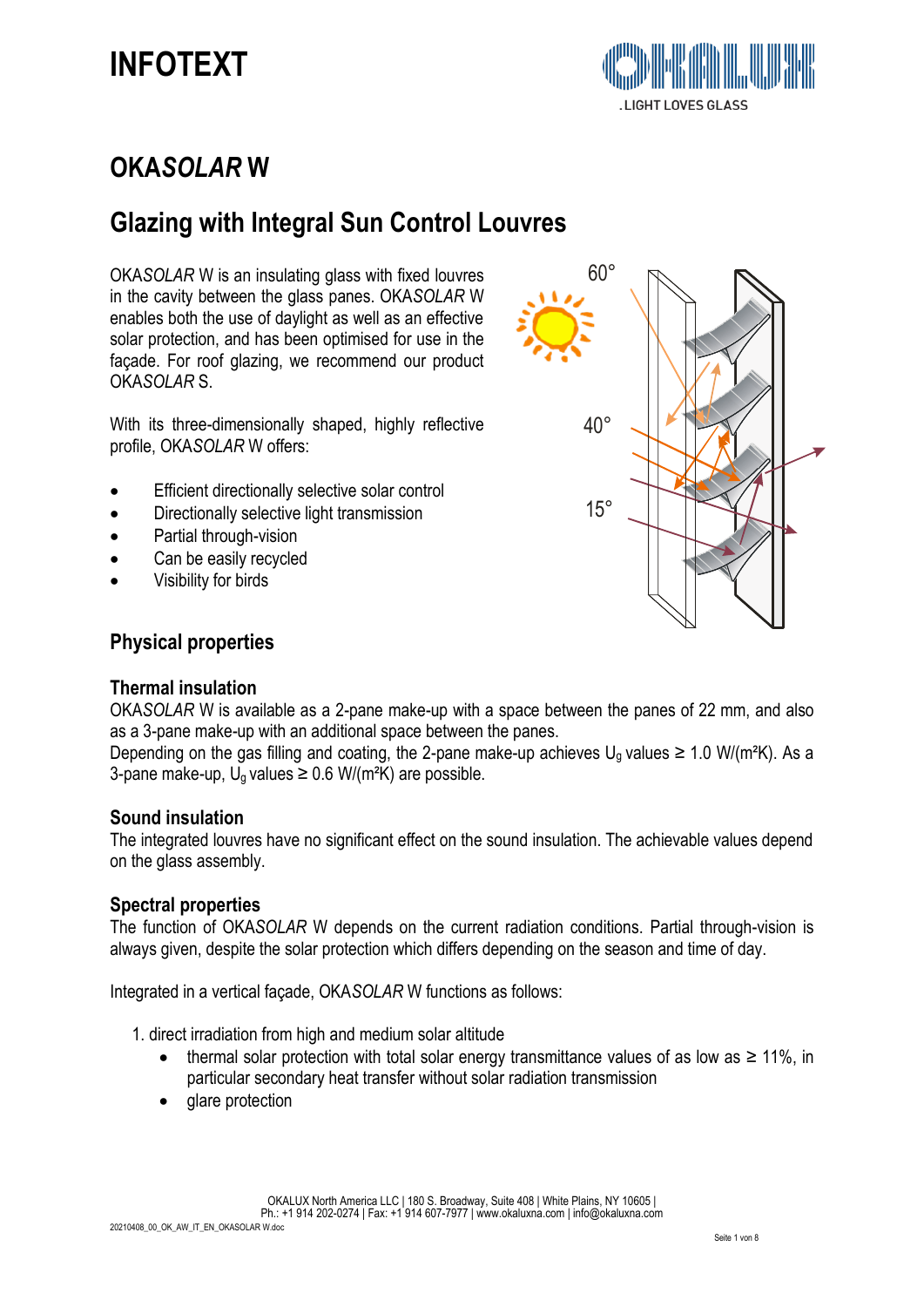- 2. direct irradiation from low solar altitude
	- partial transmission of the direct sunlight
	- solar yields on south-facing façades
	- partial light deflection upwards in the direction of the ceiling
- 3.diffused irradiation (overcast sky)
	- preferred light transmission flat in every part of the room

## **Technical values of standard types**

The types W 50/17, W 55/17 and W 60/17 have been optimised for vertical façades. Other geometries can be developed as an option.

The following information applies to 2-pane make-up consisting of one 6 mm thick external pane with a functional coating at face #2 and an inner pane of 6 mm.



**.LIGHT LOVES GLASS** 

| Table 1: Geometry of the different OKASOLAR W types |  |  |
|-----------------------------------------------------|--|--|
|                                                     |  |  |

| Type            | Angle of      | Distance of    | Horizontal              |                       | Through-vision to    | Lock out              |
|-----------------|---------------|----------------|-------------------------|-----------------------|----------------------|-----------------------|
| <b>OKASOLAR</b> | louvre<br>r°1 | louvre<br>[mm] | through-<br>vision<br>% | above<br>$\alpha$ [°] | lower<br>$\beta$ [°] | angle<br>$\gamma$ [°] |
| W 50/17         | 50            |                | 38                      | 25                    | 64                   | 25                    |
| W 55/17         | 55            |                | 41                      | 28                    | 62                   | 28                    |
| W 60/17         | 60            |                | 45                      | 30                    | 60                   | 30                    |



**Figure 1:** Angle-selection light transmission T<sub>v</sub> of the different OKASOLAR W types in the 2-pane structure with thermal protection coating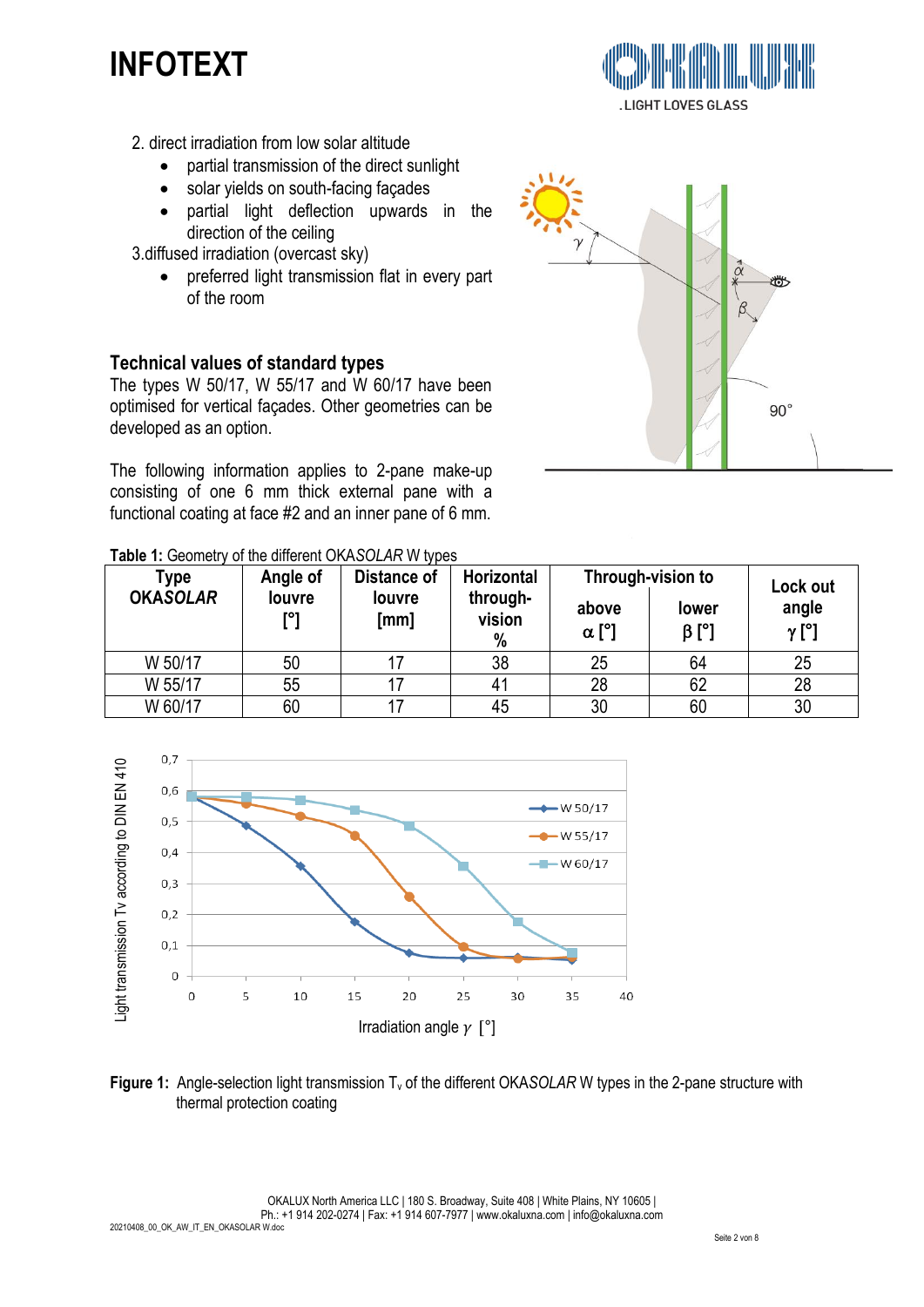| <b>Table 2.</b> Technical values for the Z-pane make-up with low-e coating as well as solar control coating TVDT |                   |            |          |               |               |         |                                      |          |
|------------------------------------------------------------------------------------------------------------------|-------------------|------------|----------|---------------|---------------|---------|--------------------------------------|----------|
| Type                                                                                                             | <b>Functional</b> | T., %      | T., %    | <b>TSET %</b> | <b>TSET %</b> |         | $U_q$ value $[ W/(m^2K)] /$          |          |
|                                                                                                                  | coating           | min. $1$ ) | max. $2$ | min. $1$ )    | max. $2)$     |         | $U_q$ [Btu/(hr ft <sup>2</sup> °F)]  |          |
|                                                                                                                  |                   |            |          |               |               |         | cavity 22 mm                         |          |
|                                                                                                                  |                   |            |          |               |               | Krypton | Argon                                | Air      |
| OKASOLAR W                                                                                                       | low-e             | 5          | 59       | 18            | 49            |         | $1.1/0.19$   $1.5/0.26$              | 1.9/0.33 |
| OKASOLAR W                                                                                                       | solar             | 4          | 51       | 12            | 33            |         | 1.0 / 0.18   1.4 / 0.25   1.8 / 0.32 |          |

#### **Table 2:** Technical values for the 2-pane make-up with low-e coating as well as solar control coating 70/37

The following information applies to 3-pane make-up consisting of a 6 mm external pane with a functional coating at face #2, a 6 mm middle pane and a 6 mm inner pane with a thermal protection coating at face #5.

**Table 3:** Technical values for the 3-pane make-up with low-e coating as well as solar control coating 70/37

| Type       | <b>Functional</b><br>coating | $T_v$ %<br>min. $1$ ) | $T_v$ %<br>max. 2 | <b>TSET %</b><br>min. 1) | <b>TSET %</b><br>max. $2)$ |            | $U_q$ value [W/(m <sup>2</sup> K)] /<br>$U_q$ [Btu/(hr ft <sup>2</sup> °F)]<br>cavity 22 mm/10 mm |     |
|------------|------------------------------|-----------------------|-------------------|--------------------------|----------------------------|------------|---------------------------------------------------------------------------------------------------|-----|
|            |                              |                       |                   |                          |                            | Krypton    | Araon                                                                                             | Air |
| OKASOLAR W | $low-e$                      |                       | 53                | 16                       | 42                         | 0.6/0.11   | $0.8/0.14$   1.1 / 0.19                                                                           |     |
| OKASOLAR W | solar                        |                       | 46                |                          | 31                         | 0.6 / 0.11 | $0.8/0.14$   1.1 / 0.19                                                                           |     |

<sup>1)</sup> for angle of incidence  $y = 60^\circ$ 

<sup>2)</sup> for angle of incidence  $y = 0^\circ$  (vertical to the glass surface)

Legend and related values:

|                | unit | standard              | technical term                                                                             |
|----------------|------|-----------------------|--------------------------------------------------------------------------------------------|
| $U_q$          |      | $W/(m^2K)$ DIN EN 673 | Thermal transmittance                                                                      |
|                |      | <b>DIN EN 674</b>     |                                                                                            |
| TSET           | $\%$ | <b>DIN EN 410</b>     | Total solar energy transmittance or solar heat gain coefficient                            |
| T <sub>v</sub> | $\%$ | <b>DIN EN 410</b>     | Light transmission (direct/hemispheric resp. diffuse/                                      |
|                |      |                       | hemispheric)                                                                               |
| $R_{w}$        | dB   | <b>DIN EN 20140</b>   | Sound reduction coefficient                                                                |
| Fc             | $\%$ | <b>DIN 4108</b>       | Reduction factor of a solar control system, F <sub>C</sub> =TSET/TSET <sub>reference</sub> |
| <b>SC</b>      | $\%$ | <b>GANA Manual</b>    | Shading coefficient, SC=TSET/0.86                                                          |

The above data are approximate data. They are based on measurements of approved test institutes and calculations derived from these measurements. Values determined on a project-specific basis may vary from the above values. The values continue to vary if other coatings are used.

Direct transmission relates to direct incidence of light, generally vertical (model situation for direct sunlight). Diffuse transmission applies to homogeneous, diffuse incidence of light from the outer hemisphere (model situation for an overcast sky). All values were measured hemispherically.

A low-e coating or a combined solar and low-e coating at face #2 changes the colour appearance when viewed from outside.

The specified values may change as a result of technical developments. No guarantee is therefore given for their correctness.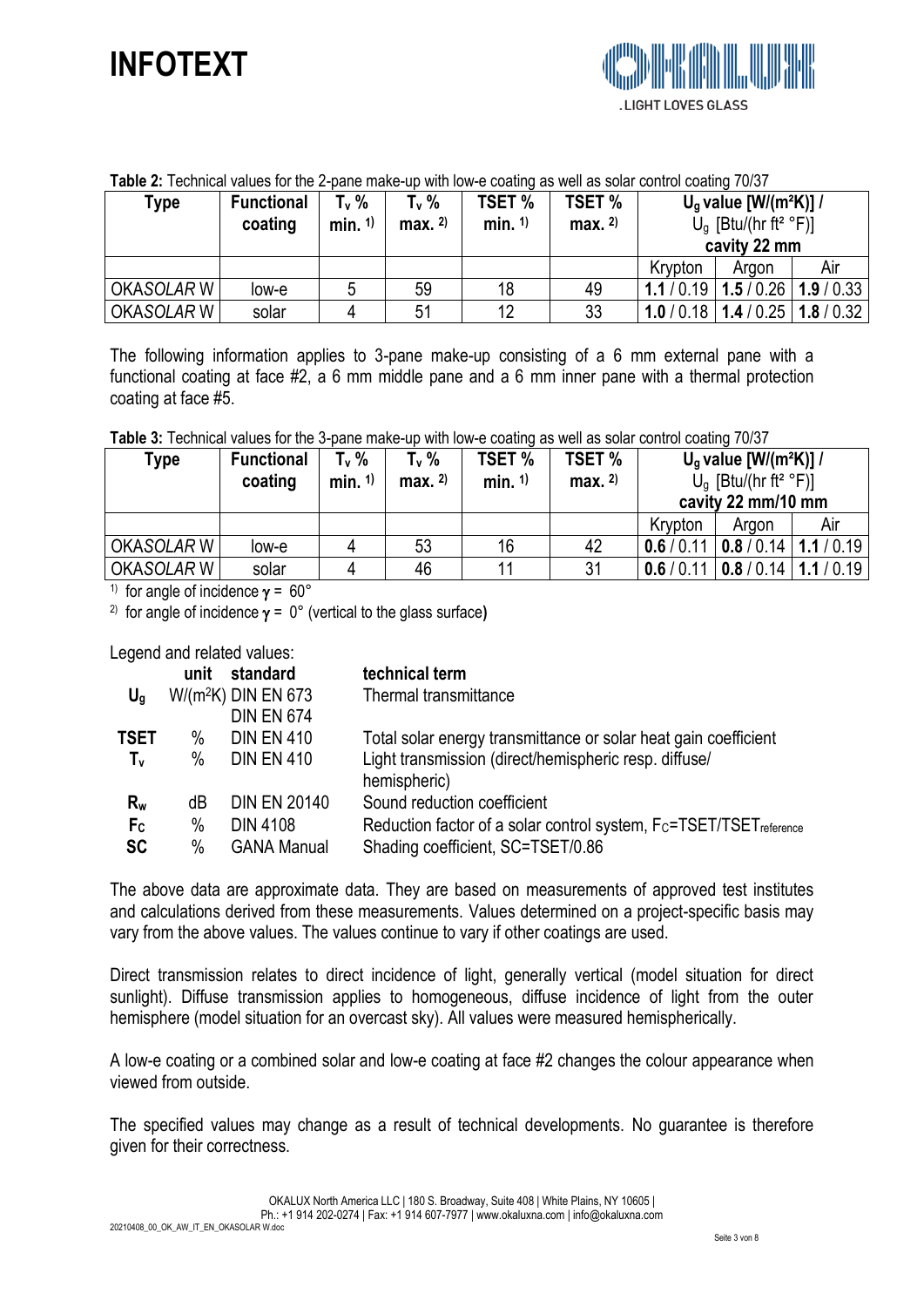

#### **Make-up**

The special feature of OKA*SOLAR* W is that the louvres for solar protection and use of daylight are integrated in the cavity between the glass and therefore pose no special requirements concerning the installation, maintenance and cleaning. In fact, the OKA*SOLAR* element can be treated like conventional insulating glass. The glass thickness and type are based on the structural needs and constructional requirements.

#### **Standard make-up:**

#### **2-pane make-up**

External pane made of thermally treated glass, low-e/solar protection coating face #2 Cavity: 22 mm with integrated louvres and gas filling Inner pane made of thermally treated glass

#### **3-pane make-up**

External pane made of thermally treated glass, low-e/solar protection coating face #2 Cavity 1: 22 mm with integrated louvres and gas filling Middle pane made of thermally treated glass Cavity 2: 8 to 12 mm with gas filling Inner pane made of thermally treated glass, low-e coating face #5

#### **Dimensions**

The table and drawing below show maximum dimensions and visible widths.

| glass dimension parallel to louvre direction      | A | max. 3000 mm |
|---------------------------------------------------|---|--------------|
| glass dimension perpendicular to louvre direction | B | max. 4000 mm |
| louvre length                                     | C | max. 1500 mm |
| unsupported span of louvres                       | D | max. 1000 mm |
| visible width edge profile                        | Е | $12.0$ mm    |
| visible width of joint profile                    | G | $23$ mm      |

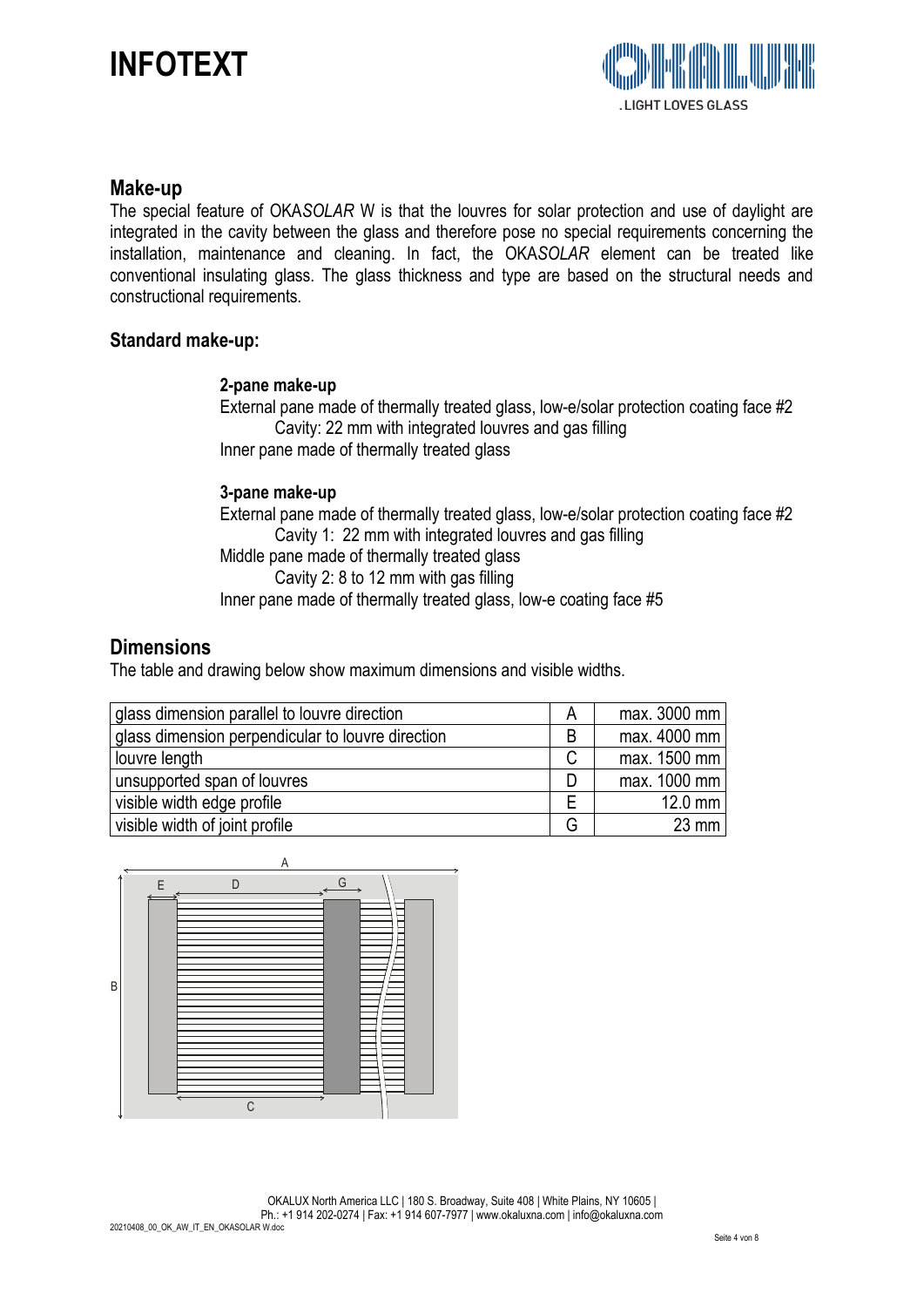



The maximum area is 7 m<sup>2</sup>. Special shapes are possible. The feasibility and divisions must be discussed with OKALUX beforehand. It may be necessary to use an increased secondary sealant in the case of smaller dimensions and/or greater thickness of glass. The required edge seal width must be discussed with OKALUX beforehand. In the case of over sized units, joints could occur at the edge and the joint profiles. OKALUX will specify the location of the joints.

For tolerance reason and due to different thermal expansions, the insert may exhibit a visible light gap between the insert and the spacer bar. For this reason, the overall sealant (spacer bar + secondary seal) plus additional 5 mm have to be covered by a profile or by an appropriate edge screen printing.

In the case of a polysulphide as secondary seal, it may be necessary to use a exceed cover in order to provide sufficient UV protection. In the case of a frameless glazing system, it is generally recommended that the edge areas are covered using a UV-impenetrable edge enamelling. Depending on loading, the required sealant width can be considerably greater than that of "conventional" insulating glazing.

Depending on the insulating glass formats, junction profiles may be required to support the louvres. If we do not receive any specifications, we will provide a symmetrical division of the louvres for each individual insulating glass unit. Please consult us in good time if a different division is required.

Edge and joint profiles have a matt, eloxal finish colourless C-0 (EV1). Profiles can be powder-coated in RAL colours upon request.

Examplel 1: symmetrical division with 2 joint profiles

Example 2: symmetrical division with 3 joint profiles

# **Planning instructions**

On the basis of the planning data, in particular

- geographical latitude of the project
- possible façade inclination
- façade orientation
- room utilisation

we develop a project-specific OKA*SOLAR* assessment. The shading times of the respective OKA*SOLAR* type are evident in the OKA*SOLAR* assessment.

OKA*SOLAR* does not totally block out the sun which can at times shine through the louvres and be partially redirected to the inside. A part of the retro-reflected light is reflected once more by the outer glass surfaces to the inside. These circumstances may make it advisable to put in additional internal glare protection to satisfy especially demanding applications (e.g. computer workstations).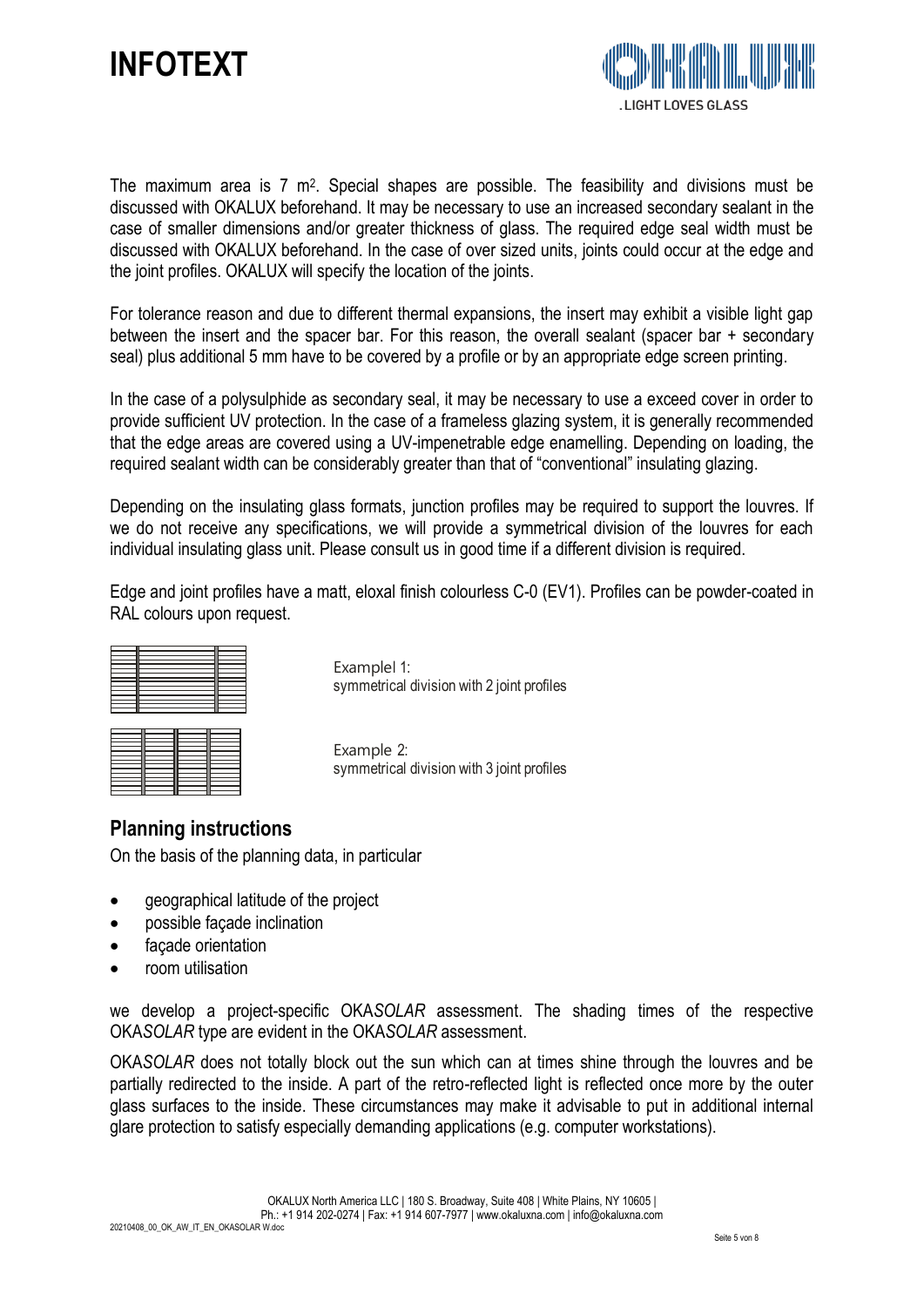

The louvres have a highly reflective coating, which contributes to an effective redirection of solar radiation. For this reason, certain lighting conditions and viewing angles may already make slight deviations in the positions of some of the louvres visible. These deviations are unavoidable and do not affect the function of the insulating glass.

If the OKA*SOLAR* insulating glazing is being installed at temperatures <0°C in an unheated building (winter construction site), we must be notified of this in writing beforehand.

#### **Installation instructions**

OKA*SOLAR* insulating glass is glazed as per normal insulating glass. During transportation, the insert may slide to the side, creating a greater visible slit between the spacer and the insert or the support profiles could become inclined. We must be notified in writing beforehand of any special loads which may occur during transportation (vibrations/shaking).

For instructions and recommendations for the installation of our insulating glazing, please refer to our information and instructions for customers contained in "Delivery of OKA*LUX* Glass Products" and "General Information on Glazing".

# **OKA***SOLAR* **Design**

We recommend the use of the OKA*SOLAR* type that best complies with the requirements to be met and the installation situation (orientation, inclination) specified in the cover note.

### **Type designation**

The type designation ends in a Roman numeral (I, II, III or IV). This indicates the direction in which the louvres of OKA*SOLAR* are "opened". In façades, the louvres usually run horizontally (Type I, providing shade against the high sun).

When used in roof glazing constructions, the louvres should if possible be turned so that they are "opened" towards the north, in order to provide shade against the sun from the south.

### **Solar diagram**

The OKA*SOLAR* design contains a solar diagram for each glazing orientation that occurs. This indicates how long the sun can shine directly through the selected glazing, for each time of year or time of day. With OKA*SOLAR*, the sun shines only partially through between the louvres.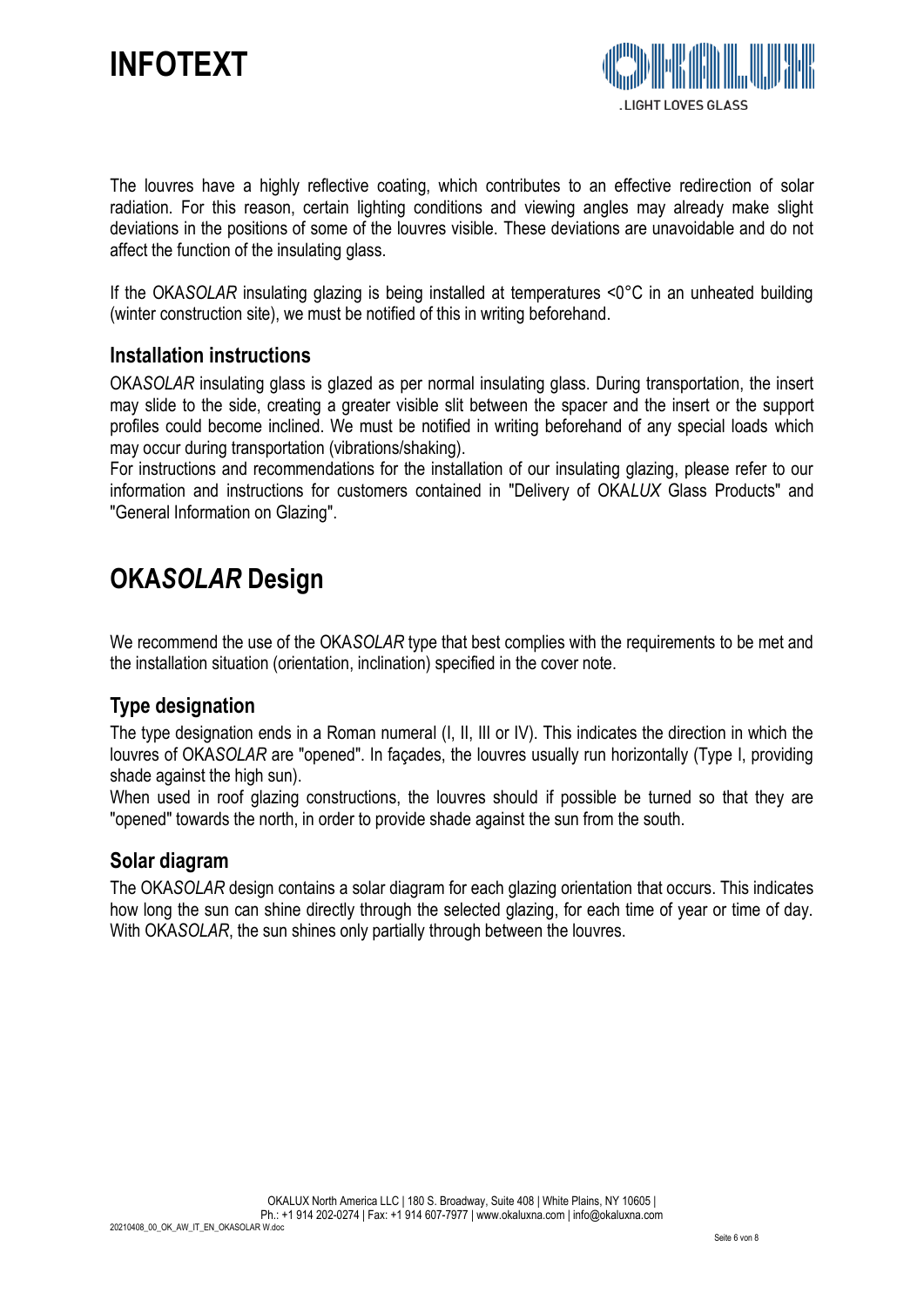



**Installation Installation**<br>Project: **Example**<br>Location: Marktheidenfeld **Project**<br>Location: Marktheidenfeld **Product Locat ion:** Marktallation: Example of a solar diagram<br>
Project: Example **Example State**<br>
Location: Marktheidenfeld Product: **OKASOLAR W 60/17 I** Typnr: 3<br>
Coordinate: 50 ° 0 ' north. Latitude Turn 0 ° **Example of a solar diagram**<br>
Project: Example Coordinate: Example Coordinate: 50 ° 0 ' north. Latitude Coordinate: 770 ° W **Installation<br>
Project:** Example<br>
Location: Marktheiden<br>
Coordinate: 50 ° 0<br>
Orientation: 270 ° W<br>
Inclination: 90 ° (ve Installation<br>
Project: Example<br>
Location: Marktheidenfeld<br>
Coordinate: 50 ° 0 ′ north. La<br>
Orientation: 270 ° W<br>
Inclination: 90 ° (vertical = 90°) **Höhenwinkel Dec.** June<br> **March/ Sept. June** 18:00 16:00 14:00 6:00  $8:00$ 10:00 12:00  $\Omega$  $\overline{20}$ 40 60 80 40 60 80 100 120 140 160 180 200 220 240 260 280 300 320 **azimut angle C**<br> **a a**<br> **a a**<br> **a**<br> **a**<br> **azimut angle**<br> **azimut angle East South West Solar paths: June May, July Daytime line 8 a.m. Shine-trough range**

# Example of a solar diagram

## **Terms**

**Coordinates:** Geographical latitude of the installation site, the path of the sun is dependent on the geographical latitude

**Orientation:** Direction the glazing is facing,  $0^{\circ}$  = North,  $90^{\circ}$  = East, etc.

**Inclination**: Inclination of the glazing with respect to the horizontal, horizontal =  $0^\circ$ , vertical =  $90^\circ$ **Product**: OKA*SOLAR* type for which the diagram was drawn up. If clear glass without louvres is examined for purposes of comparison, "Clear glass" appears here.

**Rotation:** see type designation

#### **Paths of the sun**

The solid black lines show the paths of the sun for various days in the year. The height of the sun is entered depending on the azimuth angle (90 $^{\circ}$  = East, 180 $^{\circ}$  = South). The lines for the time of day are entered at right angles to these.

Example: At 4 p.m. (solar time) in June, the sun is at an azimuth of approx. 260° (that is, almost exactly in the West), and at about 37° above the horizon.

#### **Shine-through range**

In the places where the paths of the sun overlap with the see-through range, the sun shines through the glazing (with OKA*SOLAR* partially through the louvres).

Example: In December the sun shines through some of the glazing from approx. 2 p.m. until sunset, but in June not until approx. 5 p.m.

#### **Solar time, deviations from local time**

Solar time is specified in the solar diagrams, that is, at 12 noon the sun is at its highest point and is exactly due South. This time differs from local time. There are three reasons for this discrepancy: